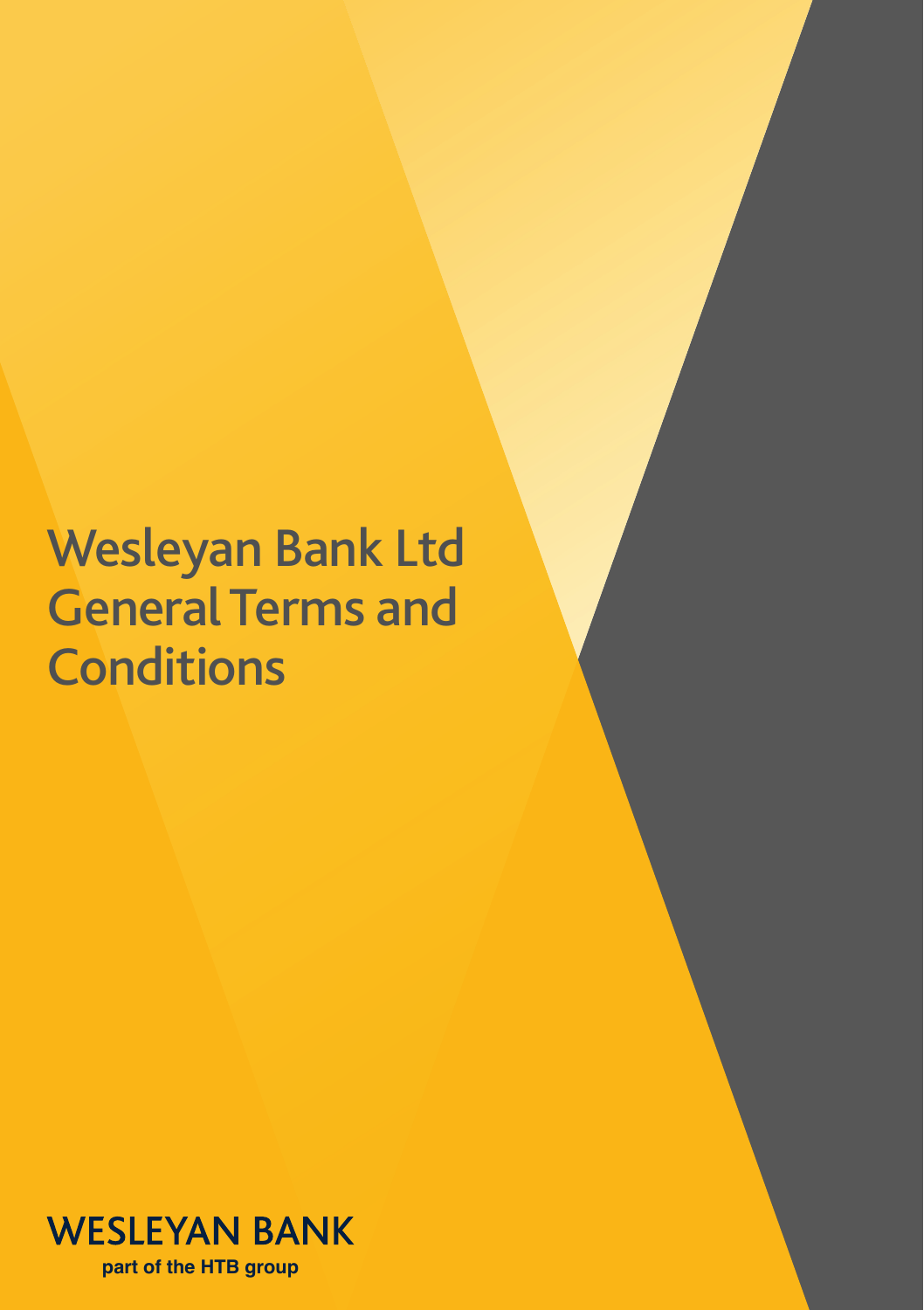### **Introduction**

These Terms and Conditions explain our obligations to you and your obligations to us; and apply to all the accounts you have with us and the services we provide in connection with your accounts. They include the terms applicable to telephone and online banking. The procedures you must follow for our Online Banking Service are contained in the user guidance we give you in any form including electronic help texts. You must follow these procedures when using the services.

Your agreement with us is contained in these general Terms and Conditions, the additional conditions and the application form. The additional conditions include our charges and the interest rates, notice periods, minimum or maximum balances and other terms which are specific to a particular account or service.

We will tell you what these additional conditions are when you open an account or apply for a new service. They are set out in material we publish which you can ask for at any time. We may also publish them on our website. If the additional conditions are inconsistent with these general Terms and Conditions, the additional conditions will apply.

Please take time to read them carefully. They are important because they are part of the legal agreement between you and us for your account. If you find any of the Terms or Conditions unclear and would like us to clarify anything written here, please contact us at Wesleyan Bank Ltd, PO Box 3420, Colmore Circus, Birmingham B4 6AE. Telephone: 0800 358 1122.

These Terms and Conditions are governed by the law of England and Wales. Any banking Terms and Conditions implied by law will also apply to this agreement. Wesleyan Bank Ltd is authorised by the Prudential Regulation Authority and regulated by the Financial Conduct Authority and the Prudential Regulation Authority. (Register No. 165116)

# **Definitions**

In these conditions:

- } **Wesleyan Bank Ltd** is referred to as **'we'**  or **'us'.**
- 'account' refers to any account you have with Wesleyan Bank Ltd.
- } **'you'** means any customer operating an account with us and include (where appropriate) any person you authorise to give instructions on your accounts.
- } **'working day'** means Monday to Friday from 9am to 5pm, unless that day is a bank holiday in England.
- } **'automated payments'** include automated payments to and from your account and include BACS, CHAPS, standing orders, Direct Debits, internal payments between your accounts with us, payments made using the Faster Payment Service and payments made through our telephone service or our Online Banking Service. (Not all automated payments are available on all accounts.)
- } **'CHAPS'** stands for the Clearing House Automated Payment System and is an electronic process for bank-to-bank sameday payments made within the United Kingdom.
- } **'nominated account'** is an account that you choose to receive transfers by automated payment from your account. It must be in the same name(s) as your account.

'reference rate' means any rate which is linked or set against an externally set interest rate such as the Bank of England base rate.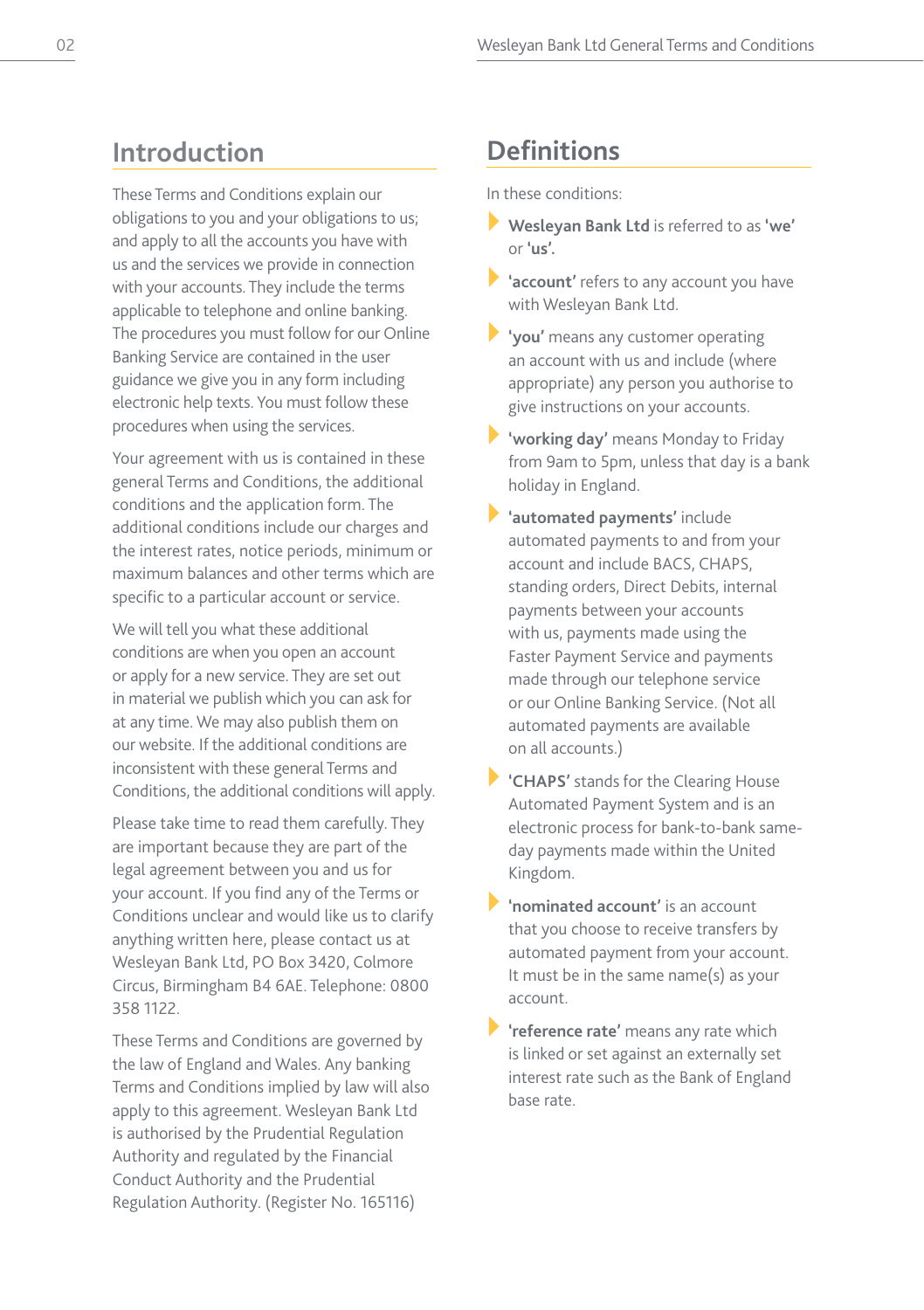### **Opening an account**

The account is available for personal use by individuals or joint (not more than two) account holders who are permanently resident in the United Kingdom and aged at least 18 years. It may not be used by companies, partnerships or businesses.

You can open the account by completing an application form, which may only be available online and submitting it to us along with your initial deposit.

When we receive an application we are obliged to verify the identity of the applicant and we may make any enquiries concerning the applicant that we think are appropriate; this may include undertaking a search with a credit reference agency. We may decline to accept any application (whether from a new customer or existing customer) without giving any reason.

# **Your right to cancel**

After we receive your application and your account has been opened, you have 14 days to cancel and close your account. This can be done by sending us a secure message via our Online Banking Service. If you do decide to cancel, we will help you switch accounts or we will give you your money back with interest.

### **Joint accounts**

If there are two or more people named as account holders, we are authorised to act upon instructions (in writing, by telephone or via our Online Banking Service) given by either of the account holders, unless either of the joint account holders tells us that this authority is revoked, in which case we will act only upon the written instructions of both joint account holders.

Either one of you can withdraw the whole balance in the account irrespective of which of you deposited the funds.

If one of you dies, we will continue to accept instructions in connection with your account from the survivor.

If you no longer require a joint account, you must tell us how the funds are to be divided.

To the extent that there is a disagreement about who owns the money in your account or how it is to be operated, we may freeze your account. This means we will not allow anyone to take money out, pay money in (unless we agree) or carry out any other transaction until we are satisfied that the disagreement is settled.

If two persons are named as the account holder each person can be held fully responsible for any debt on the account. This is known as **'joint and several'** liability.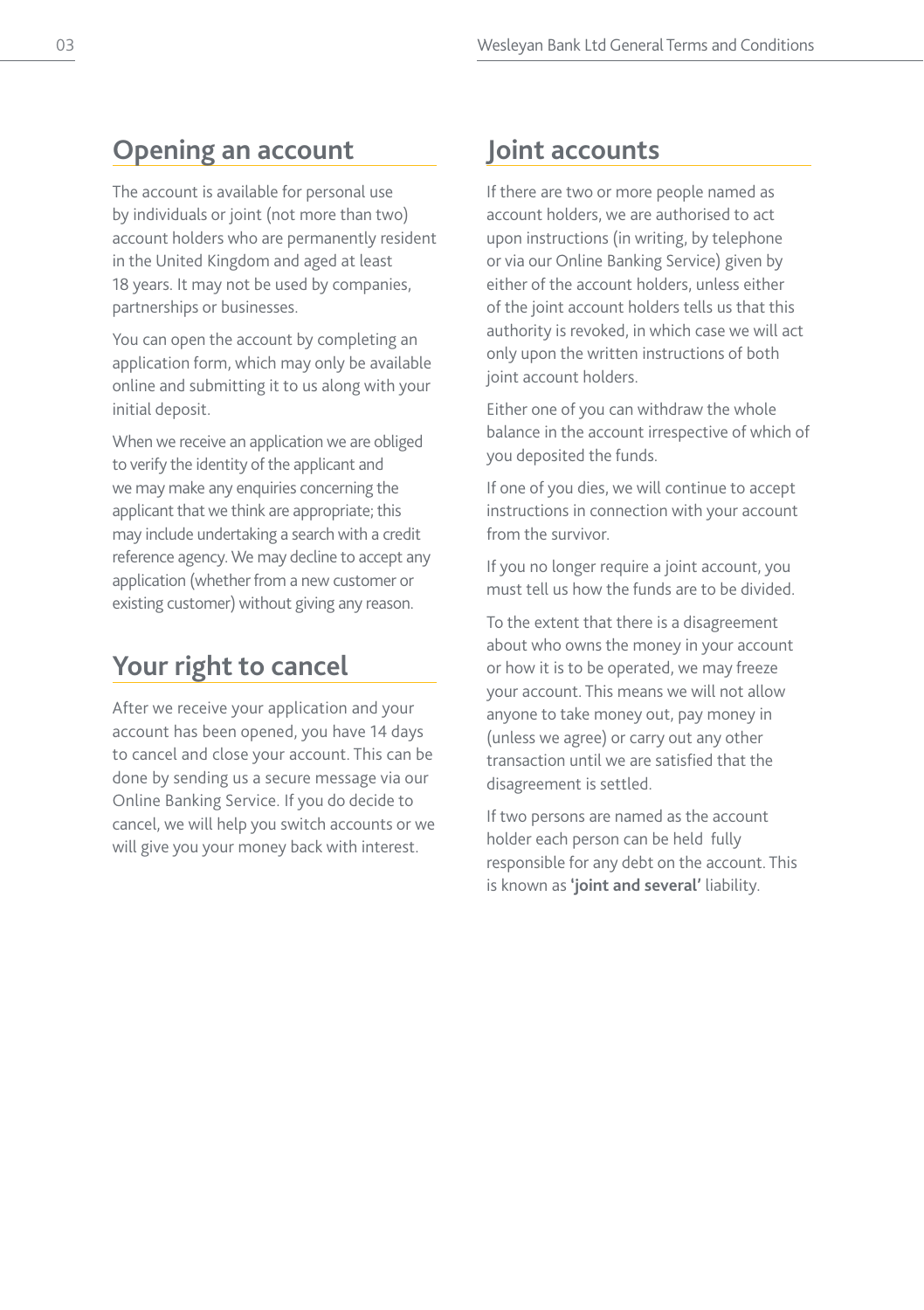### **Contacting each other**

We may contact you by post, telephone, e-mail or secure message using the latest address, telephone number or e-mail address you have given us. It is your responsibility to ensure that we have your current contact details.

We will normally contact only the joint account holder named first in our records subject to any legal requirements or unless you request otherwise. The first named account holder is responsible for passing information we send to the other account holder. The other joint account holder will be bound by the contents of such communication.

You can contact us at the appropriate address and telephone number we give you, or by internet following the user guidance.

We will record telephone calls between you and us, in order to keep a record of your

instructions. If you disagree with us about any instructions you give over the phone we can use the recording to check what was said. Calls may also be monitored, to assist us in assessing the quality of our service.

# **Giving us instructions**

#### **Automated payments**

This section applies to the following services: payments made using the online and telephone banking services, Faster Payments, BACS, CHAPS, Direct Debits, standing orders or any other automated payment.

Before we carry out instructions to make an automated payment on your account these must be authorised by you in one of the following ways: by calling Wesleyan Bank on 0800 358 1122 or logging onto our Online Banking Service, by providing your personal security details to us and requesting an available

| Type of<br>automated<br>payment out                                                        | Cut-off<br>time                                           | When the<br>payment appears<br>on your statement<br>(transaction date) | When the<br>payment stops<br>earning interest          | When the<br>payment is<br>available to<br>the payee                         |
|--------------------------------------------------------------------------------------------|-----------------------------------------------------------|------------------------------------------------------------------------|--------------------------------------------------------|-----------------------------------------------------------------------------|
| Online Banking,<br>Telephone<br>Banking, Postal<br>Instruction or<br><b>Standing Order</b> | Completed<br>instruction by<br>4pm Monday to<br>Friday    | On the working<br>day you instruct<br>us to send the<br>payment        | Immediately on<br>the date we send<br>the payment      | Next working<br>day following<br>the receipt of<br>a request for<br>payment |
| CHAPS                                                                                      | Completed<br>instruction by<br>2.30pm Monday<br>to Friday | On the working<br>day you instruct<br>us to send the<br>payment        | Immediately on<br>the date we send<br>the payment      | Same Day                                                                    |
| Internal transfers<br>to other<br>Wesleyan Bank<br>accounts                                | Completed<br>instruction by<br>4pm Monday to<br>Friday    | On the working<br>day you instruct<br>us to send the<br>payment        | Immediately on<br>the date we send<br>the payment      | Same Day                                                                    |
| Direct Debit<br>(only available<br>on Privilege<br>and Cheque<br>Accounts)                 | Not applicable                                            | On the day we<br>receive the request<br>for payment                    | On the day we<br>receive the<br>request for<br>payment | Three working<br>days from the<br>receipt of a<br>request for<br>payment    |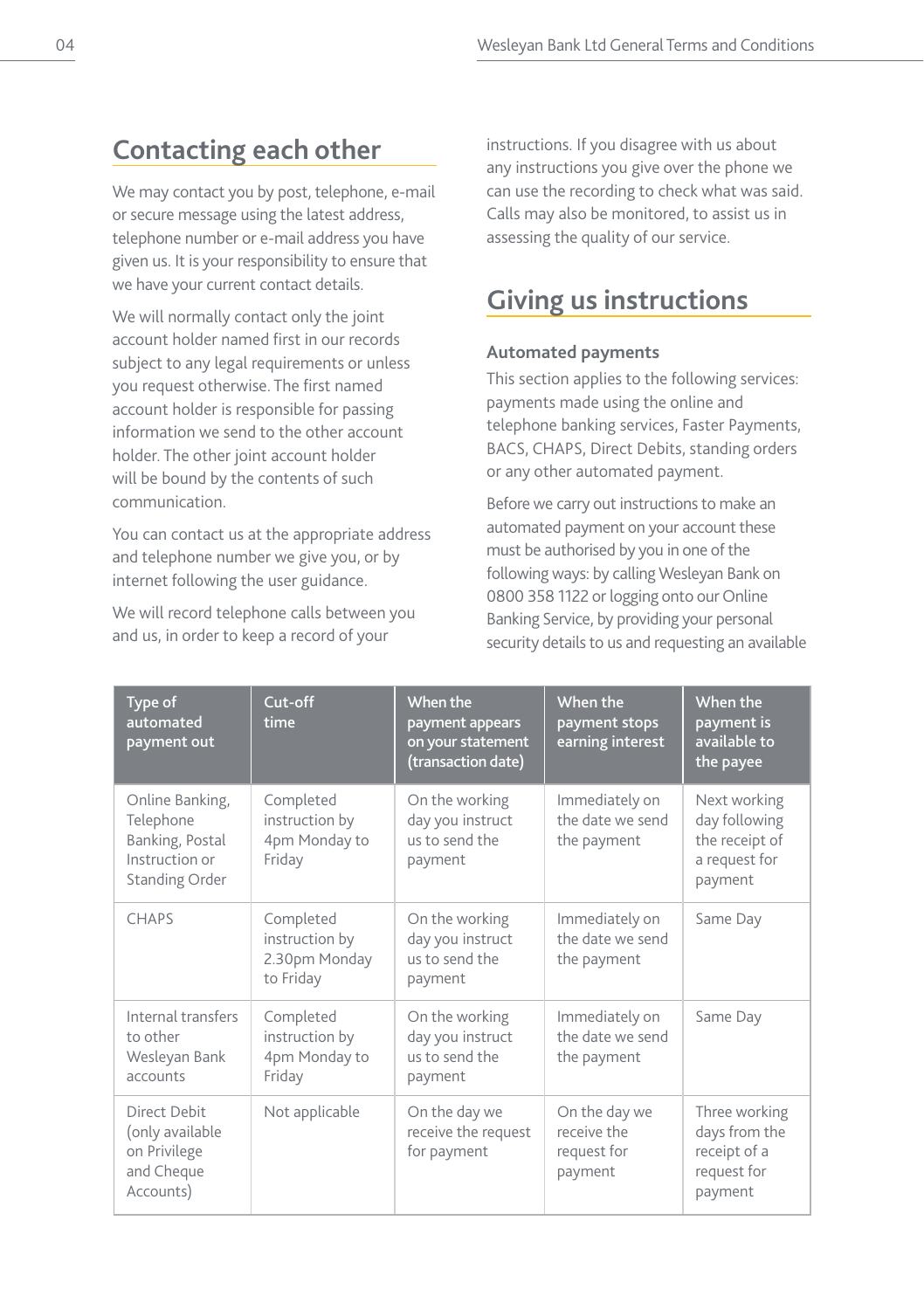withdrawal from your account; in writing and signed by you or an authorised person; providing your account details to complete an automated payment from your account.

We may tell you that instructions must be given in a specific way for a particular account or service.

Your instructions to carry out a payment can include a single payment, a series of recurring payments (including payments for an indefinite period) or pre-authorising a future payment of a certain (or uncertain) amount.

In the event that a transaction has not been properly authorised by you, you may authorise the transaction after it has been made by providing your consent to the payment either orally or in writing to us.

When you tell us to make a funds transfer via our Online Banking Service, by post, by our telephone banking service or by standing order, and provided you tell us before 4pm on a working day, it will reach the recipient's bank by the next working day following the day the instruction was received at the latest. If possible we will use the Faster Payments system, meaning the funds will, in most cases, be available in the recipient's account the same day. The Faster Payments system depends on the recipient's account being able to receive the monies and on financial limits. If you request a same-day transfer this will be sent by CHAPS; there is a charge for this service as detailed in our account tariff.

Where we receive your instructions, and provided it is authorised as detailed above to make a payment from your account, we have set out below details of the transaction times for each type of payment and the time in the day prior to which your instructions must be received to allow the payment to begin being processed that day.

Where an instruction is received after the cutoff time specified above it will be treated as having been received on the next working day. Certain automated payments may require additional authorisation in accordance with our security procedures. If this is necessary your instruction will be treated as being completed after the security check. If this happens, your payment will normally still be sent at the instructed time. We will always adjust the effective date for the interest to ensure that you never lose interest because of a security check.

When you give us an automated payment instruction you must give us the sort code and account number for payments in the UK, or the equivalent information for payments outside the UK and any other details we ask you for, such as the name of the person you are sending the payment to, so we can make the payment. We may ask you to check and confirm your payment instruction. You are responsible for checking the details are correct. We will not be liable if your payment is delayed or sent to the wrong person because you gave us the wrong details. If a payment does go to the wrong person because you sent us the wrong details, we will use reasonable efforts to recover the payment and, if we manage to do so, we may charge you our reasonable costs.

We will not make a standing order payment from your account or a future-dated payment instruction on a day which is not a working day. If you ask us to do so, we will treat it as if the payment were scheduled to be paid on the next working day.

We will allow Direct Debit payments to be collected from your account on the date specified in the Direct Debit instruction. If you give a business or other organisation (in the UK) authority to collect payments from your account on a regular basis, they will normally tell you at least 10 working days before changing the payment dates or amount of money they ask us to pay from your account, unless you agree otherwise.

If you think there has been an incorrect Direct Debit payment you should tell us immediately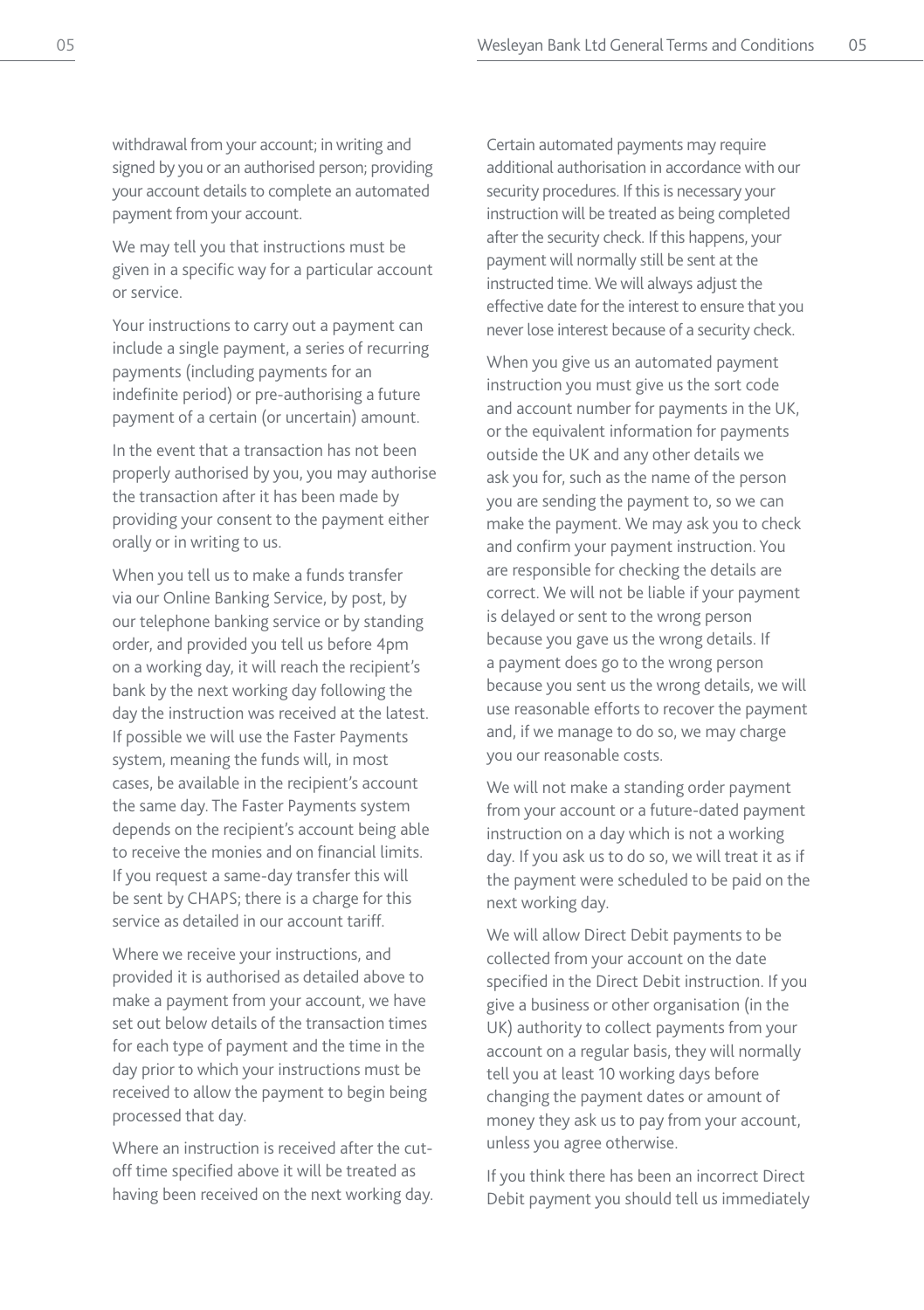so that we can arrange a full and immediate refund – even if the original error was made by the business or organisation who set it up. You should also contact them to let them know what you have done and why.

Other than in the case of future-dated payments and cheques, once a transaction is authorised by you it cannot be changed or cancelled because we start processing it when we receive it.

A future-dated payment can only be cancelled up to the end of the working day before the day set for its execution.

Where you have set up instructions for a number of recurring transactions you may cancel this instruction by contacting us. This will cancel any of the recurring payments which are set for execution after the end of the day of cancellation where this is a working day. Where the cancellation is received on a non-working day, it will cancel any recurring payments which are set for execution after the end of the next working day.

If you wish to cancel or change a Direct Debit, as well as telling us, you must tell the business or organisation to make sure the payment is cancelled.

Where you instruct us to make a payment to a person or account outside the UK, or in a currency other than in sterling, this is not covered by this agreement and you will be given separate conditions and details at that time.

For security reasons we cannot accept instructions by fax.

We are unable to process instructions sent to us via unsecured e-mail. If you send us an e-mail, you cannot assume that it has reached us until we return an e-mail acknowledging receipt.

#### **Cheque payments**

You must complete cheques so that they are not easy to alter.

When we receive a cheque you have written we will take the money from your account on the same day. We typically receive cheques within a few days of you writing them, but the exact timing depends on when the person you gave the cheque to pays it into their account.

It is your responsibility to make sure you have available funds in your account to cover any cheques you have written. If you do not have the available funds to make the payment or you have exceeded a limit we have applied to your account, the cheque will be returned unpaid.

You may not ask us to pay a cheque later than when we receive it by writing a future date on it. We will not be liable if we pay the cheque before that future date. If you want to make a payment on a future date you can do so by instructing us in writing, by telephone or by our Online Banking Service.

We may pay a cheque even if it is not presented to us for payment within six months of the date on the cheque; however, we reserve the right to return any such cheque unpaid.

We may debit any cheque to your account without notifying you even if the cheque contains technical irregularities.

If someone asks you to replace a cheque (for example because they have lost it or there is a problem with it) it is your responsibility to ask us to stop the old cheque, before you write a new one. If you do not do this, there is a risk that both the old and replacement cheques will be paid from your account.

You can stop a cheque before it has been presented to us for payment unless it has been guaranteed. We may make a charge for stopping a cheque. Details of charges for stopping cheques are set out in our account tariff.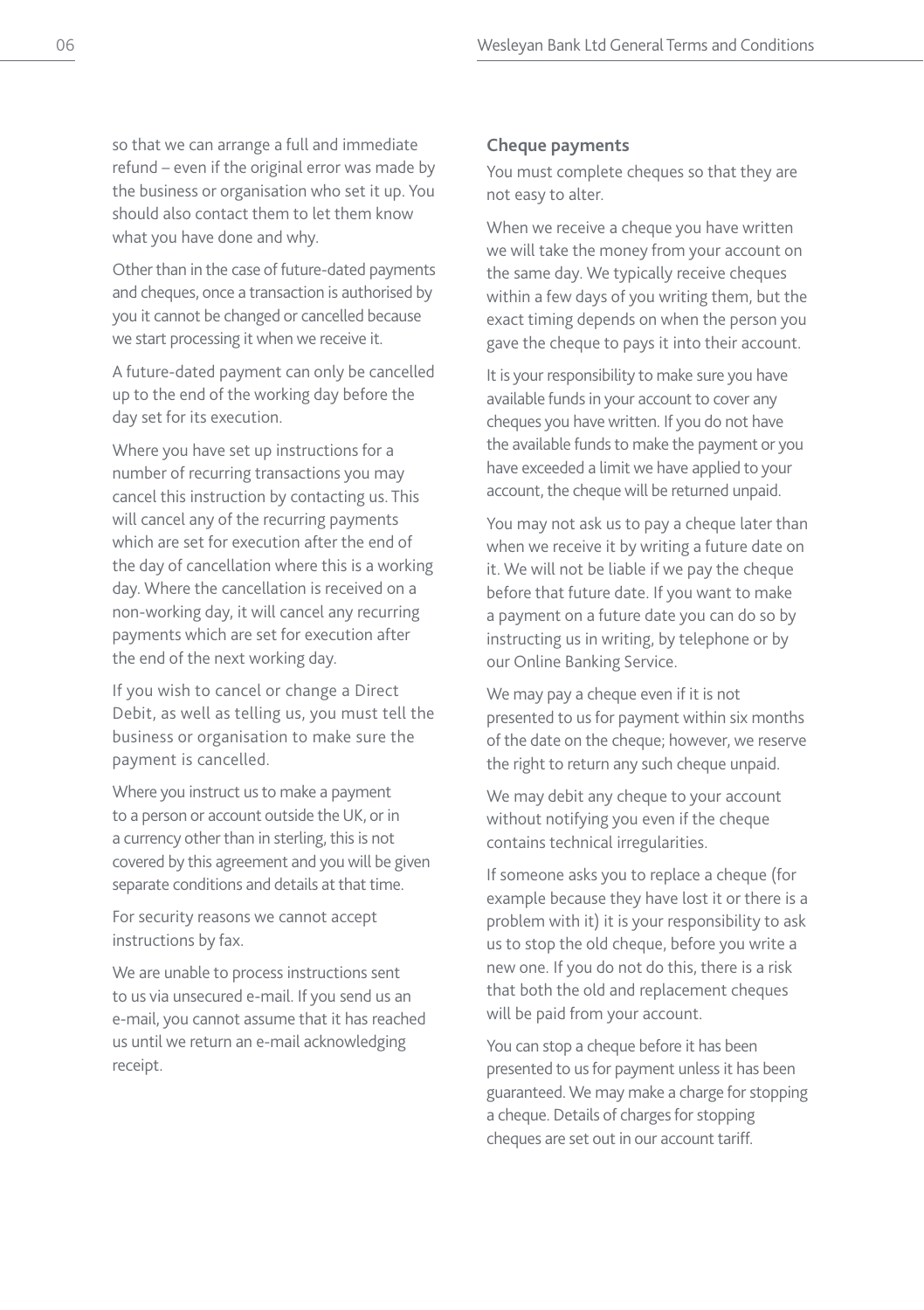#### **Refusing instructions**

We may refuse to carry out a payment instruction if:

- you do not have the available funds to make the payment or you have exceeded a limit we have applied to your account;
- $\blacktriangleright$  the payment instruction is not clear;
- $\blacktriangleright$  the wrong security details have been used for your account;
- $\blacktriangleright$  there is a legal requirement or a court or other authority that tells us to act in that way;
- $\blacktriangleright$  the payment seems unusual compared with the way you normally use your account;
- $\blacktriangleright$  we reasonably believe you or someone else has used or is using or obtaining, or may use or obtain, a service or money illegally or fraudulently;
- you enter into a voluntary arrangement with anyone you owe money to (or you are going to do so);
- a bankruptcy order is made against you or we think that one is likely to be made;
- $\blacktriangleright$  an administration order has been made under the appropriate legislation which covers how you are to repay money you owe;
- $\blacktriangleright$  we reasonably believe that someone else may have rights over money in your account (in this case we can also ask a court what to do, or do anything else we reasonably need to do to protect us);
- $\blacktriangleright$  the relationship between you and us has irretrievably broken down (for example if you have been threatening or abusive to our staff);
- $\blacktriangleright$  the terms of the account prevent completion of the transaction;
- $\blacktriangleright$  circumstances beyond our reasonable

control prevent us from offering a normal service (such as an act of terrorism, computer failure or industrial action);

 $\triangleright$  or any other reason set out separately in this agreement applies.

For security purposes we have internal controls on the maximum amount that can be taken out of your account in certain circumstances. We may vary these limits at any time with immediate effect. We will tell you if your transaction exceeds any of the limits.

We use systems to identify payments that seem unusual and to help us prevent the misuse of your account. Where we think an unusual payment involves misuse we may investigate further, for example by calling you, or refusing to make the payment.

If we prevent you from using your account or refuse to make a payment under this condition, we will act in a manner we think is reasonably appropriate for the circumstances and try to reduce any inconvenience to you.

Unless the law prevents us from doing so, we will try to contact you to tell you that we are refusing to act on your payment instruction. We will do this at the earliest opportunity, but in any case by the time the payment should have reached the bank you asked us to make the payment to.

You can also contact us to find out (unless the law prevents us from telling you) why we have refused to act on your payment instruction and how you can correct any factual errors that have lead to our refusal.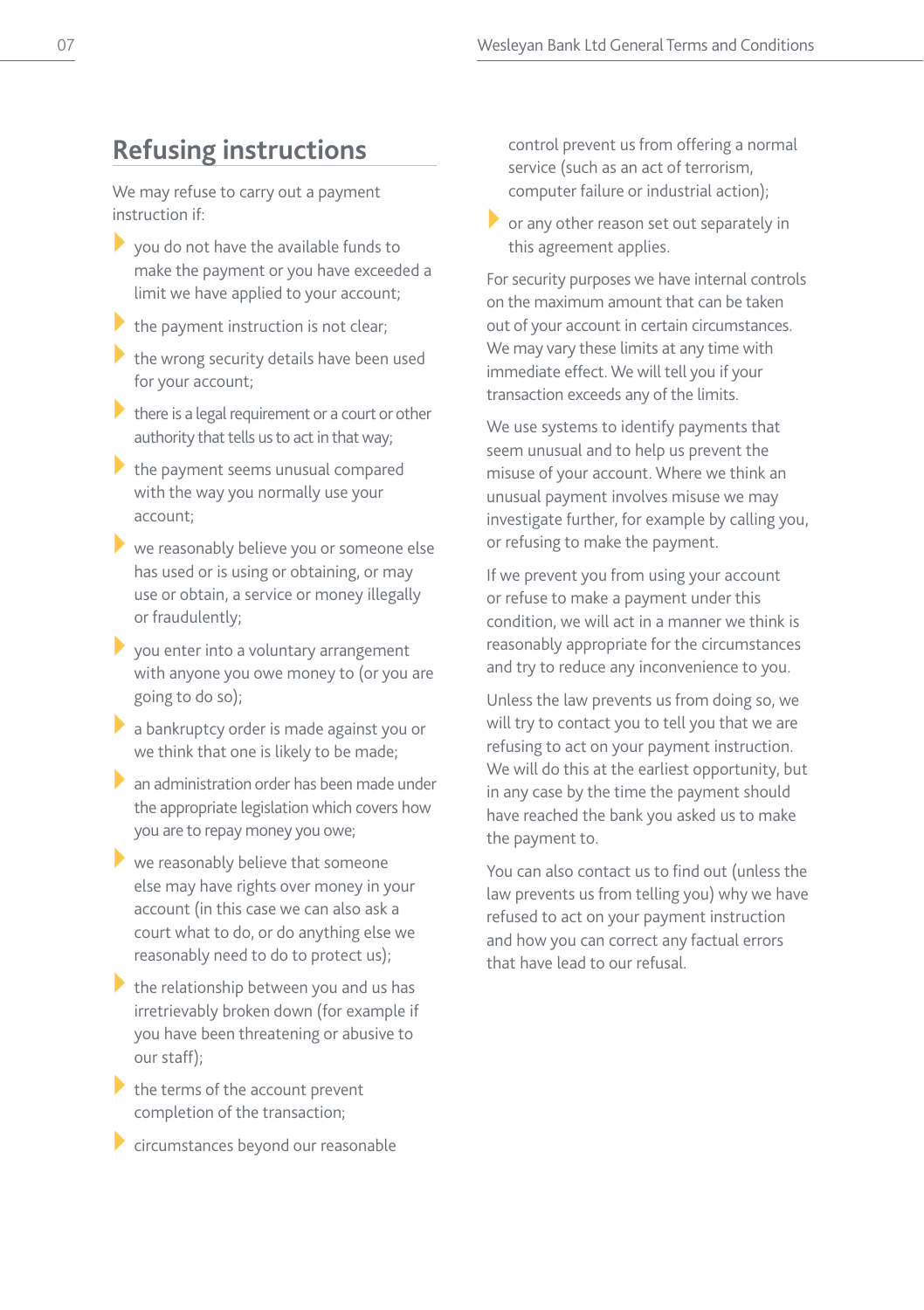# **Safeguards and corrective measures**

A payment instrument is any personalised device or set of procedures used by you in order to instruct automated payments from your account.

You will not be able to give a payment instruction if we have stopped or suspended your ability to use a payment instrument. We can do this if we reasonably consider it necessary for reasons relating to the security of your account, or a significantly increased risk that you may be unable to pay any money you owe us on the relevant account.

Unless the law prevents us from doing so or we believe it will undermine our security measures, we will try and contact you by telephone or in writing in advance to tell you that we have done this and our reasons for doing so. If we are unable to tell you in advance, we will tell you as soon as possible afterwards.

We will allow the use of the payment instrument or replace it with a new payment instrument as soon as practicable after the reasons for stopping its use cease to exist.

You must use the payment instrument in accordance with the terms and conditions governing its issue and use as provided to you.

You must take all reasonable steps to keep its personalised security features safe at all times.

You must notify us without undue delay on becoming aware of the loss, theft, misappropriation or unauthorised use of the payment instrument. For unauthorised payment transactions, notification must be no later than thirteen months after the debit date for the transaction.

We will ensure that appropriate means are available at all times to enable you to notify us of any loss, theft, misappropriation or

unauthorised use of the payment instrument.

If you notify us as above, we will, upon your request, provide proof that such notification was made at any time during a period of eighteen months after the alleged date of the notification.

We will prevent any further use of the payment instrument once notification as above has been made by you.

As soon as you become aware of the loss, theft, misappropriation or unauthorised use of a payment instrument then you must contact us immediately on 0800 358 1122 (+44 121 212 0899 from abroad) or by writing to Wesleyan Bank Ltd, PO Box 3420, Colmore Circus, Birmingham B4 6AE.

# **Unauthorised and incorrectly executed payments**

If you become aware that an automated payment has not been properly authorised by you or has been incorrectly executed you must notify us by calling 0800 358 1122. We will refund the amount of the payment and any charges or interest you paid as a result of it, and pay you any interest we would have paid you on that amount. This notification must be provided as soon as you become aware of the error and in any event within thirteen months of the date the transaction is debited to your account. If you do not notify us, or you notify us more than thirteen months after it was made, you will not be entitled to a refund under this condition.

We are responsible for a transaction which was not or which was incorrectly executed and you notified us in accordance with these conditions.

A claim for a refund will not be accepted if you have consented to the transaction.

We will not be liable where we can prove the payee's bank or building society is at fault.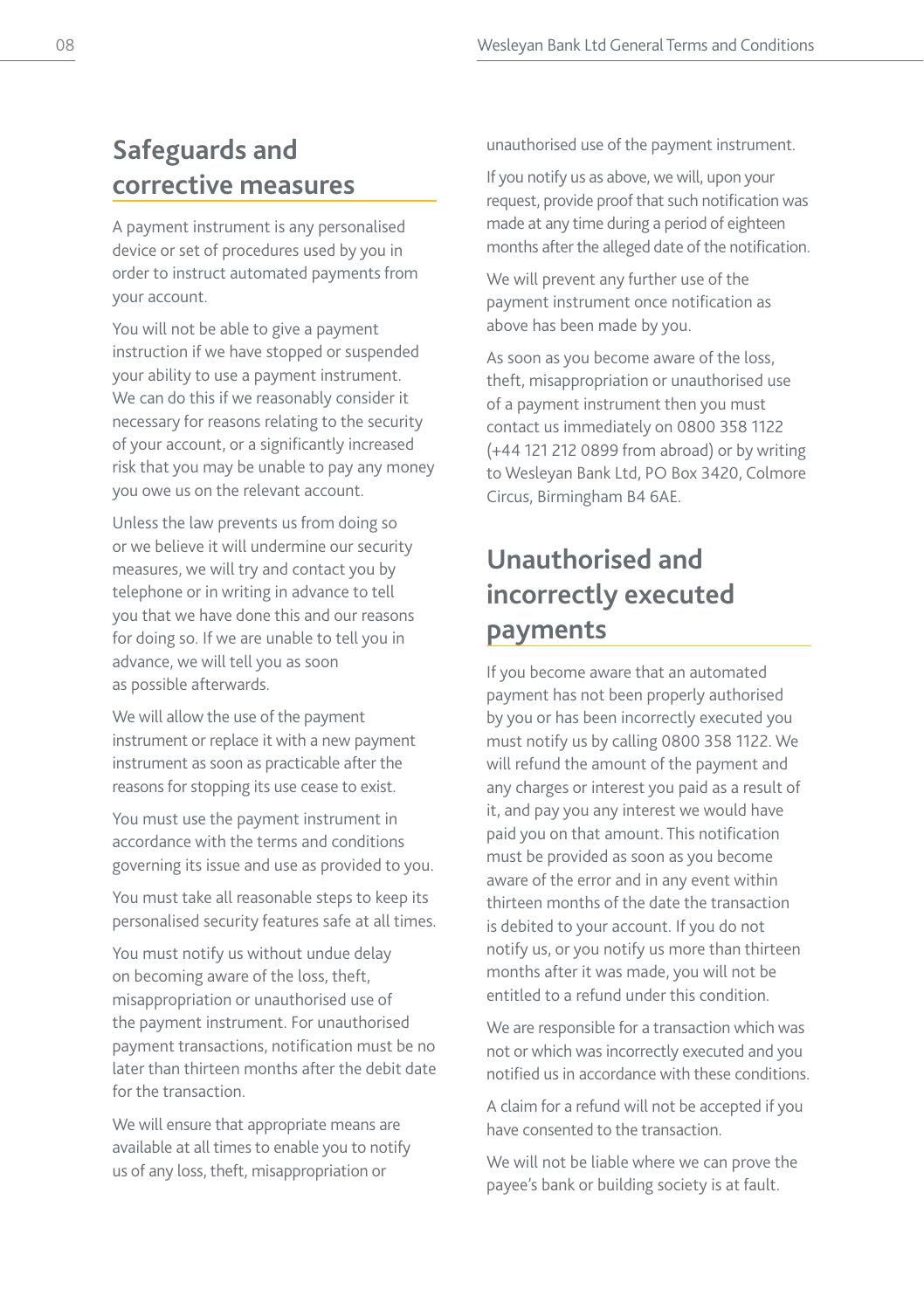You can ask us for a refund where a pre-authorised transaction did not specify the exact amount of the transaction at the time your authorisation to the transaction was provided and the amount charged by a supplier was more than you could reasonably have expected, taking into account normal spending patterns on account or the circumstances of the transaction, and you request a refund within eight weeks of the date the payment was made from your account.

We may ask you to provide information which is reasonably necessary to investigate whether or not you are entitled to a refund.

This does not affect your rights under the Direct Debit Scheme.

### **Your liability**

You are liable for all losses incurred in respect of an unauthorised automated payment transaction where you: have acted fraudulently; have with intent or gross negligence failed to comply with your obligations under these conditions.

Subject to the above you are liable up to a maximum of £50 for any losses incurred in respect of unauthorised payment transactions arising: from the use of a lost or stolen payment instrument; where you have failed to keep the personalised security features of the payment instrument safe from misuse.

You are not liable for any losses incurred in respect of unauthorised payment transactions processed by way of a payment instrument which arises after any notification.

|                                                               | When the payment<br>appears on<br>your statement<br>(transaction date) | When you start<br>getting the benefit<br>of any interest<br>(effective date) | When you can use<br>the money<br>(availability date) |
|---------------------------------------------------------------|------------------------------------------------------------------------|------------------------------------------------------------------------------|------------------------------------------------------|
| Cheque                                                        | No later than the day<br>after we receive it.                          | Two working days after<br>we receive it                                      | Four working days after<br>we receive it             |
| <b>CHAPS</b>                                                  | On the day we receive it                                               | On the day we receive it                                                     | On the day we receive it                             |
| <b>BACS</b>                                                   | On the day we receive it                                               | On the day we receive it                                                     | On the day we receive it                             |
| Faster<br>Payment                                             | On the day we receive it                                               | On the day we receive it                                                     | On the day we receive it                             |
| Bank GIRO                                                     | On the day we receive it                                               | Two working days after<br>we receive it                                      | Four working days after<br>we receive it             |
| Internal transfers<br>from other<br>Wesleyan Bank<br>accounts | On the same day                                                        | On the same day                                                              | On the same day                                      |
| Direct Debit from<br>an account                               | On the day we receive it                                               | Three working days<br>from us requesting it                                  | Four working days from<br>us requesting it           |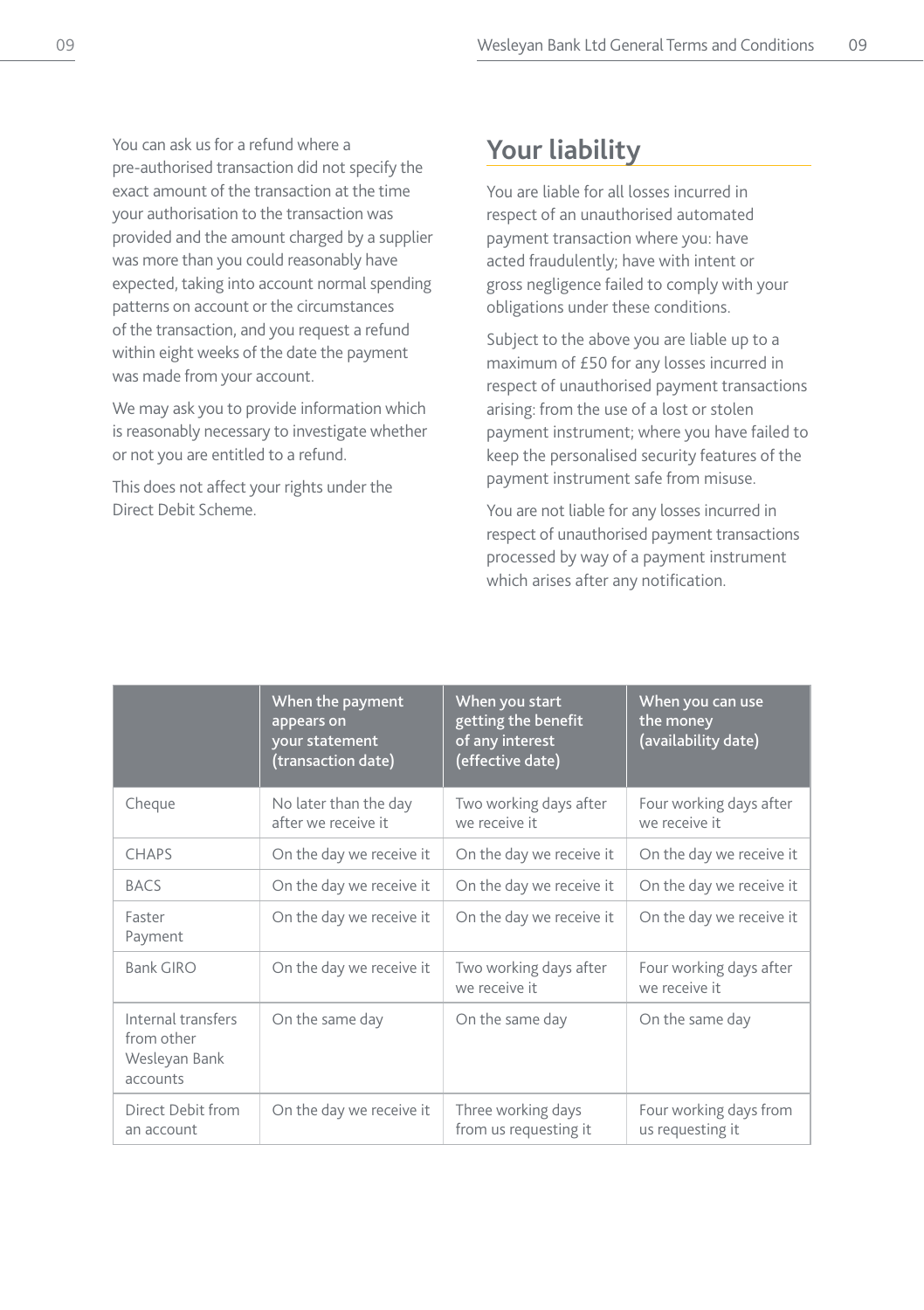# **Payments into your account (deposits)**

Depending on the account type, you may pay money into your account by:

- $\blacktriangleright$  sending us a cheque through the post (using one of the pre-paid envelopes provided);
- $\blacktriangleright$  giving us instructions to transfer funds from another Wesleyan Bank account in your name (subject to the terms and conditions applicable to that account);
- $\blacktriangleright$  by transfers from other banks or building societies;

When you or someone else pays money into your account you cannot withdraw it until it has cleared. It also takes time before the payment has an effect on the interest we pay you. This depends on how the money is paid in. The table above sets out the number of working days before the money starts to earn interest and how long you have to wait to withdraw sums you pay into your account.

If we receive a cheque after 3pm or on a day which is not a working day, we will deal with it as if we had received it on the next working day.

If any cheque or Direct Debit payment is returned to us without it being paid we will take the same amount out of your account and adjust the interest we have to pay you. We may re-present it for payment. If we do so we will treat it as a new transaction.

If you pay a cheque into your account and we let you take some or all of the amount of the cheque out of your account, that does not mean the cheque has been paid by the paying bank. If the cheque is returned to us without being paid we may take the amount of the cheque out of your account unless more than six working days have passed since the day we received the cheque. After six working days have passed we cannot take the amount of the cheque out of your account without your consent, unless you are a knowing party to a fraud.

Cheques paid into your account should be denominated in sterling and be made payable to you. We will not accept a cheque payable to a third party for the credit of your account. If you want to pay a cheque into your account you should write your account number on the back of the cheque and send it to us using the pre-paid envelopes provided.

For security reasons you should not send cash to us through the post. If you do so and it is lost before we receive it, we will not be liable for the loss.

If you receive money into your account in a foreign currency, the amount of the payment will be changed to sterling by our clearing bank on the day they receive it. They will use their standard exchange rate for buying the relevant currency that applies on the day they receive the payment. You can find out this rate by calling us. They may make a charge for this service which we will pass on to you. We will tell you the full amount of the payment and any charges that applied.

We may at any time refuse to accept further deposits to your account or limit the amount that may be paid in without giving any reason.

### **Available funds and overdrawn accounts**

The available funds is the amount you can use to make payments out of your account each day. This will be the cleared credit balance that is available for you to use on your account. When working out your available funds we do not include any regular or other payments that we are aware may be paid into your account.

Where you do not have available funds to make a payment you will not be able to make that payment (and we will tell you we have declined your request). The charges that apply are set out in our account tariff.

The account may not be overdrawn, but if any debt arises on the account you will be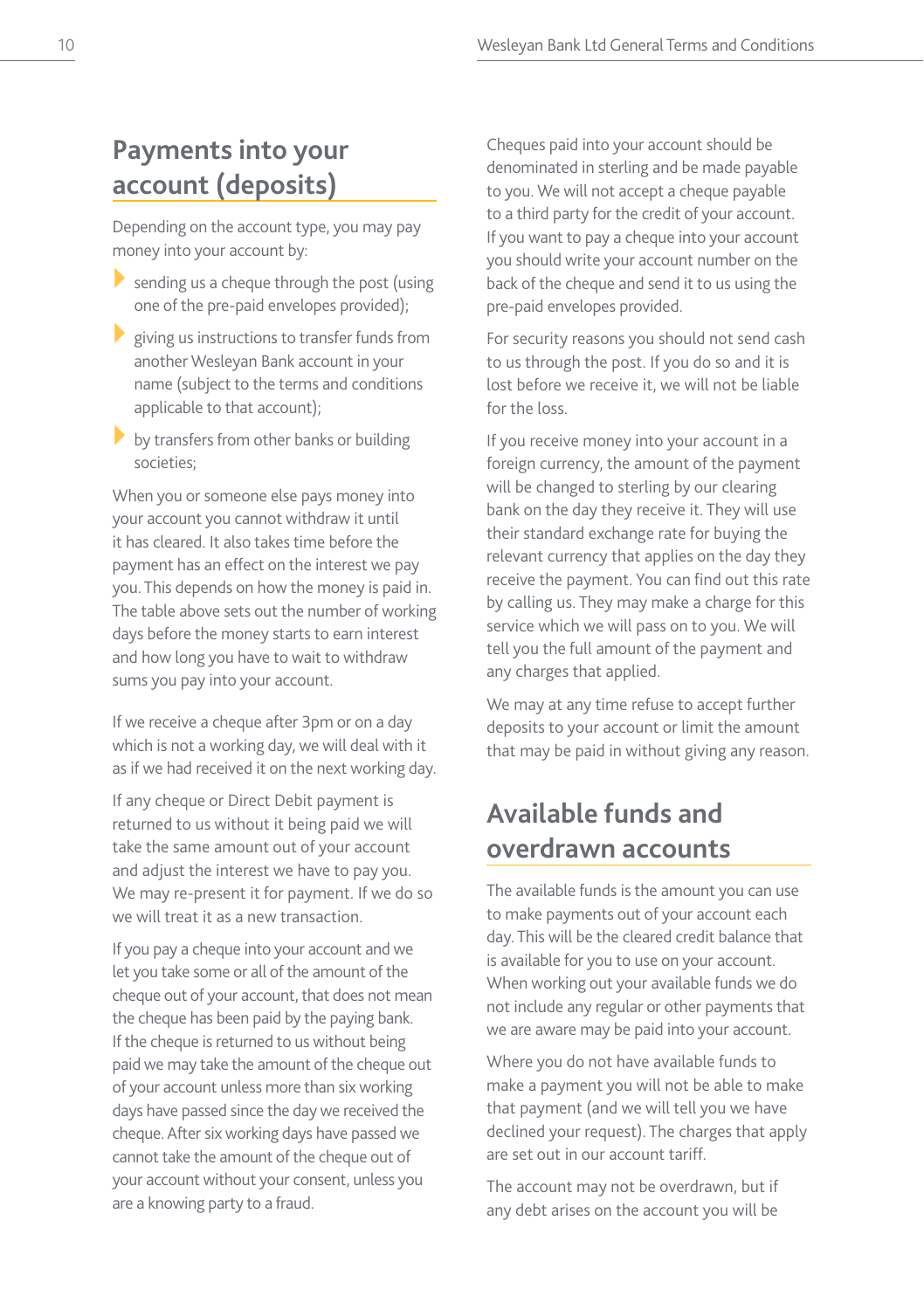responsible for repayment. You must repay all amounts owing to us on your account in full on our written demand together with any interest, charges or other applicable fees we may make. We will send any written demand by first-class post to the address you last notified to us. Any such demand will be treated as having been received by you 24 hours after posting.

You will pay interest on any overdrawn amounts. Please refer to the condition titled **'Interest'** and to our account tariff.

# **Set off**

If we owe you money on a savings or other account under this agreement or another agreement with us, and you have failed to pay us any amount you owe us on an overdraft, personal loan or any other credit agreement you have with us, we may use the money we owe you to reduce or repay the amount you owe us. This is called a right of 'set off'. We can use our set-off right without telling you in advance if we reasonably think you will do something to prevent us from obtaining repayment by set off. If you have told us that money you hold on an account in your name is not yours, but someone else's, we will not use the set-off rights we have under this agreement against the money in that account.

We can use our set-off right where you have accounts which are only in your name as well as joint accounts.

If we are legally required to hold money in an account in your name for someone else, or pay it to someone else, then unless otherwise required by law we will only hold for, or pay to, that person what is left after we have used our set-off rights to repay what you owe us.

### **Online Banking Service**

The service is available for use from within the UK only. If you use our Online Banking Service outside the UK, you do so at your own risk, as it may constitute an offence in that country.

The service is for use with personal accounts only and not for business purposes or clubs and unincorporated associations.

We will take reasonable care to ensure the security of and prevent unauthorised access to our Online Banking Service.

You must ensure your computer, browser and internet connection comply with the standards and requirements we tell you from time to time; carry out your own virus checks; follow the procedures and instructions in the user guidance that we give you from time to time; not attempt to change any software provided by us; not copy or allow any third party to use or copy any software provided by us without our consent; tell us as soon as you can if you become aware of any failure, delay, malfunction or error in the sending or receiving of instructions or any suspected fraud.

When you access the service you must make sure that you are using your own computer or one which you have been given permission to use for the specific purpose of accessing the service, and no-one can see you do so, particularly if your computer is linked to a local area network.

You must always exit the service when leaving your computer unattended and must never let anyone else access the service with your customer security codes.

When you access the service you must ensure all the transactions and information you input are accurate. The records we maintain of any instructions you give us by computer will be final evidence of your instructions and of the time they are given except where there is an obvious mistake. You must not modify, delete or add to on-line data in any way.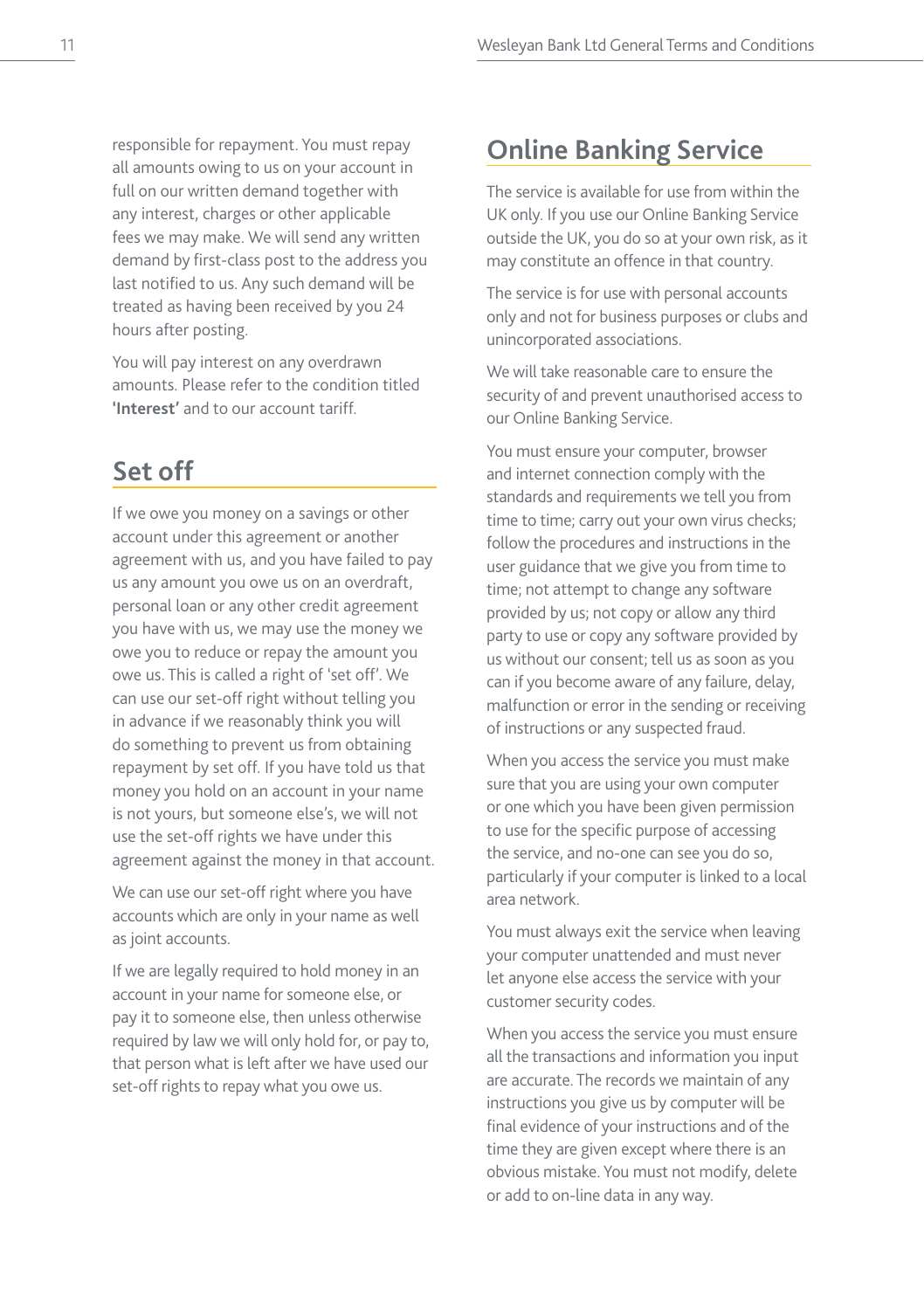We cannot guarantee the speed of the service or access to the service due to, for example, routine maintenance, or that the service will be free from interruption.

You must contact us immediately on the telephone number we give you if you become aware of an error or potential error in the service, or in any transaction resulting from any use of the service. You should check your statements and the date and time of the last use of the service on a regular basis.

You agree that, in the event that you have asked us not to send you information about our products and services, we may, nevertheless, advertise our products and services on the website through which you access the service.

#### **Interest**

We will give you details of our current rates of interest in our Interest Rate guide or other additional conditions. You can also find out about them by contacting us on 0800 358 1122 and on our website.

We may change our interest rates from time to time. For details of how interest rates can be changed please see section **'Changes to these conditions and the additional conditions'.**

We will calculate interest we pay or charge on a daily basis (unless we have told you otherwise).

The additional conditions will tell you when we pay interest on your account. We will pay interest by crediting your account.

We pay compound interest once interest is credited to your account as it becomes part of the account balance and counts towards the amount we pay interest on.

Interest will be paid net of income tax at the statutory rate, unless you have registered as a non-taxpayer by properly completing and sending us the appropriate HM Revenue & Customs form (which we will send you by request). If you are a non-taxpayer but have

not registered with us, you may be able to reclaim the tax from HM Revenue & Customs. We reserve the right to pay interest net of tax even if you have registered as a non-taxpayer.

Money paid into the account by cheque will start earning interest on the second working day after it is credited. In the case of other payments, interest will usually accrue from the working day on which we receive the funds. Please see section **'Payments into your account'** for further details.

Money taken out of your account will stop earning interest from the day on which the withdrawal is processed by us.

### **Charges**

We can make charges, which may also be referred to as fees, for the services we make available to you. We set out details of our charges in our Account Tariff guide or other additional conditions. You can also find out about them by contacting us on 0800 358 1122 and on our website.

If you use a special service, we will tell you the charge.

We may take money out of your account to meet any charges that are due to us.

We may change the amounts we charge you from time to time. For details of how charges can be changed please see section **'Changes to these conditions and the additional conditions'.**

We may choose for any valid reason not to make a charge which you would otherwise have to pay.

If we incur an expense as a result of anything we are entitled to do in connection with your account, you have to pay us our reasonable expenses. This includes the cost of getting back any money you owe us and any legal proceedings started by or against us in connection with your account.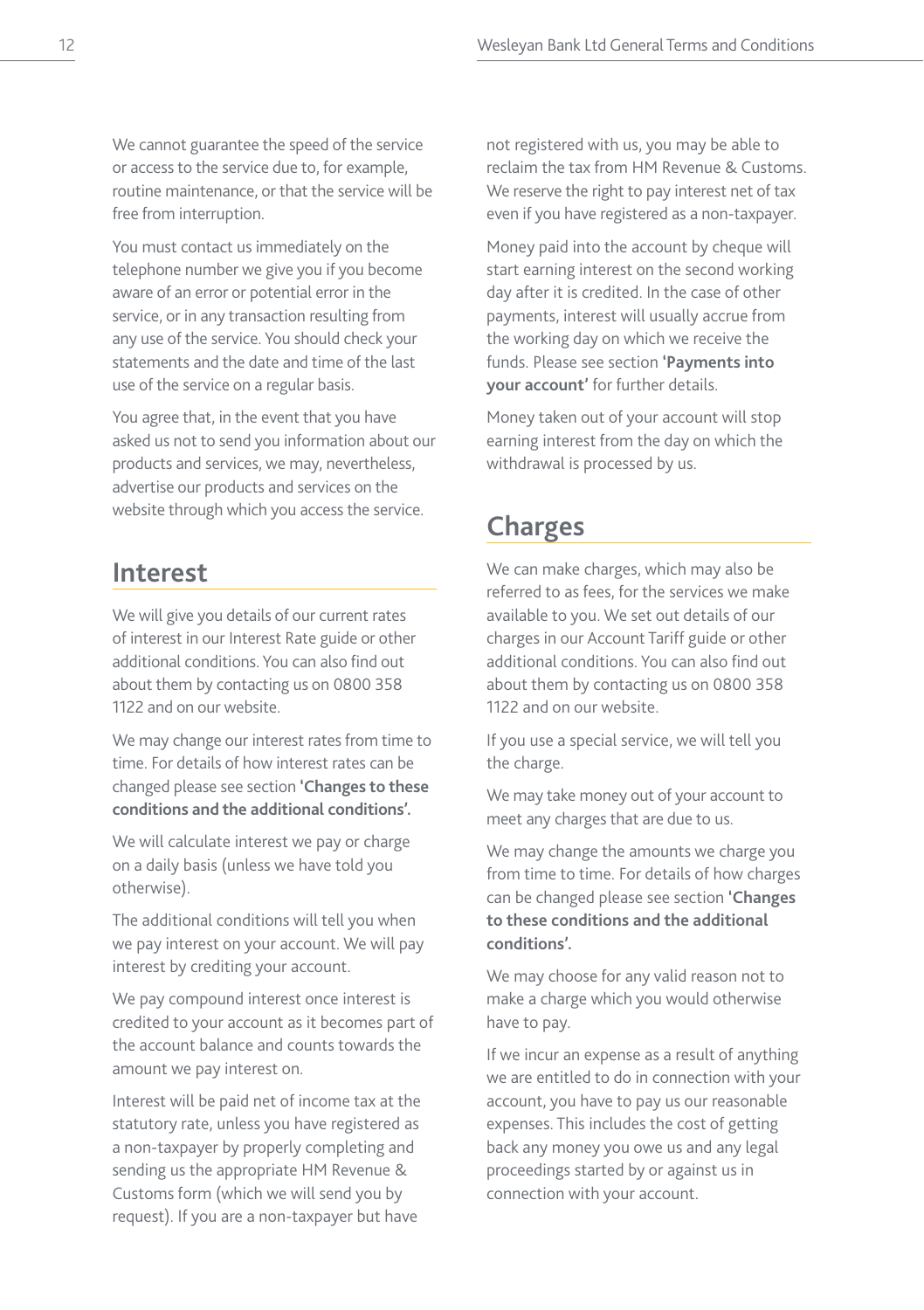### **Statements**

We will make a statement available each month there are any payments on the account and will provide you with a paper statement at least once a year. You can access your statements and transaction history at any time using the Online Banking Service.

You can ask us to send a copy of a paper statement we have already provided but we may charge you for this service.

You must check your statement carefully and tell us as soon as possible if it includes something which appears to you to be wrong or not made in accordance with your instructions.

We will correct any entries we make by mistake to your account as soon as possible after you tell us about them or we notice them.

We may put messages on your statements to tell you about changes to this agreement.

# **Ending this agreement, closing your account and ending a service**

You can close an account, stop receiving any service for which you applied separately or end this agreement completely by telling us. We may ask you to confirm this in writing. If you end this agreement, you will not be able to make further use of your accounts but we will not close them until you have returned any payment instrument we have given you and any unused cheques and you have repaid any money you owe us, including the amount of any cheques, or other payment orders you have made, which have not been taken out of your account.

Any benefit or services we provide in relation to particular accounts will end as soon as your account is closed.

When you close an account it is your responsibility to cancel any direct payments to or from your account. Where someone

attempts to make a payment into an account which has been closed, we will take reasonable steps to return the payment to the sender.

If we decide to close an account, stop providing a service or end this agreement, we will give you at least two months' notice unless we can end the agreement immediately for any of the reasons set out below.

We may end this agreement, stop providing services and close your accounts immediately if we reasonably believe that you have seriously or persistently broken any terms of this agreement or any additional conditions including: giving us any false information at any time; using (or allowing someone else to use) the account illegally or for criminal activity; inappropriately authorising a person to give instructions on your account to operate it; behaving in a manner (for example, by abusing people who work for us) that makes it inappropriate for us to maintain your account; putting us in a position where we might break a law, regulation, code or other duty which applies to us if we maintain your account.

We may also end this agreement (and stop providing services and close your accounts) immediately if we reasonably believe that maintaining your account might expose us to action or censure from any government, regulator or law enforcement agency.

We may take action immediately to close an account or stop providing a service, without terminating the agreement, if we discover, after opening it, that you are not eligible for that account or service.

If we end this agreement or stop providing an account or service, we will act in a manner we think is reasonably appropriate for the circumstance and will try to reduce the inconvenience to you.

If there have been no payments into or out of your account for fifteen years (or other period specified by law) and we have not been able to find you after making reasonable attempts,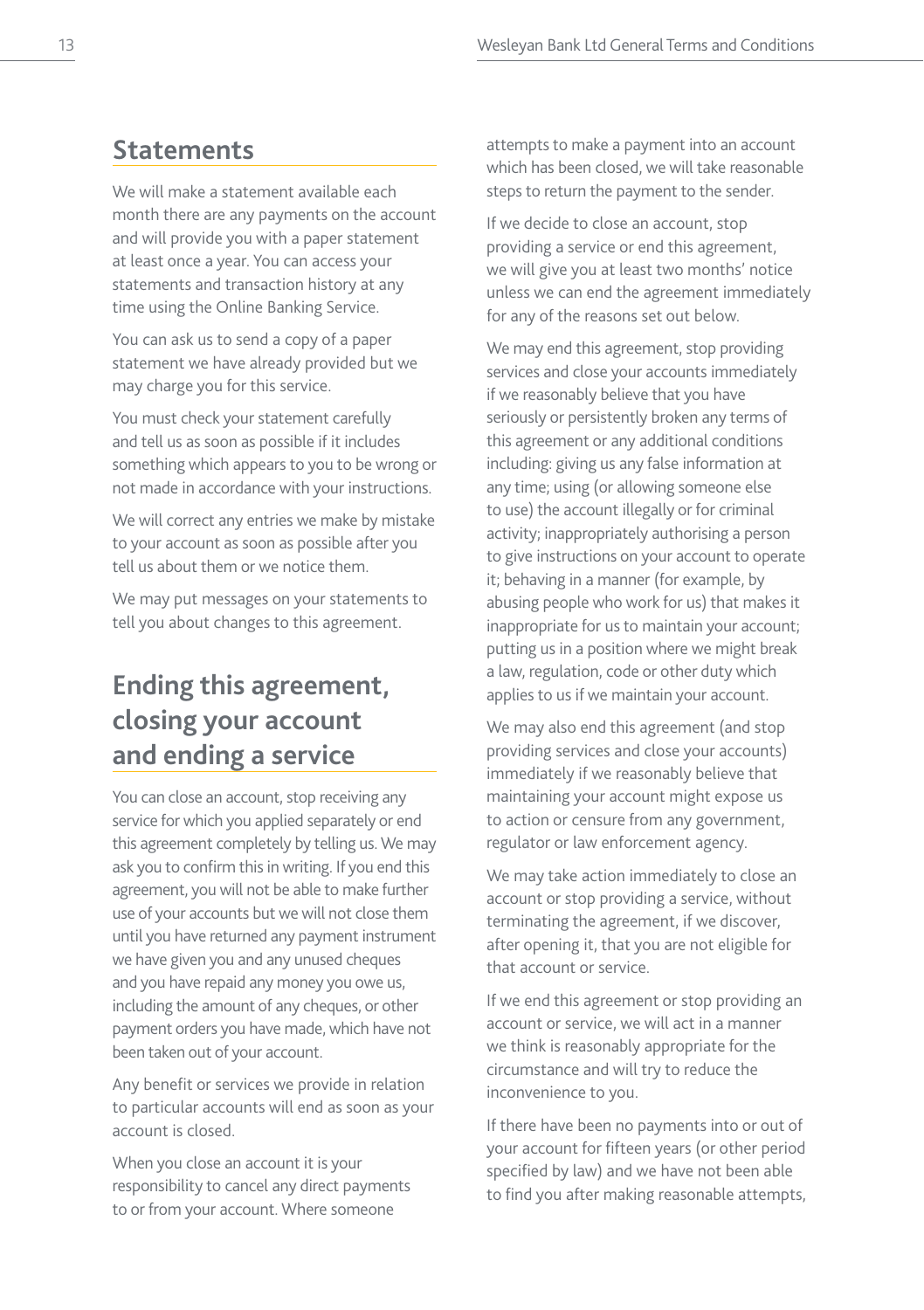we may transfer any money in the account to the 'reclaim fund' (which is a body set up to deal with unclaimed assets in dormant accounts). You will be entitled to reclaim any money transferred, and any interest payable from the reclaim fund, and if you ask us we can help you to do this.

In the event of your death, we may need to see a grant of probate, certificate of confirmation or grant of representation before releasing any money in your account to your personal representatives.

If you are a joint account holder and one of you dies, we can, but are not bound to, continue to act on the instructions of the remaining joint customers, including allowing them to withdraw any or all money from the account and provide instructions relating to any services or benefits of the account.

You may not transfer any obligations or rights, benefits or interests under this agreement or in your accounts (or income from them) or create any security over money in your accounts in favour of someone else unless we say you can in writing.

### **Using information about you**

The security of your personal data is very important to us and we will never sell your data to other companies. You can read more about how we protect your information and your rights by reading our privacy notice which is available upon request or via our website **www.wesleyanbank.co.uk/privacy**

# **What we process and share with Fraud Prevention Agencies (FPAs)**

Before we provide services, goods or financing to you, we undertake checks for the purposes of preventing fraud and money laundering and to verify your identity. These checks require us to process personal data about you.

#### **What we process and share**

The personal data you have provided, we have collected from you, or we have received from third parties may include your:

- name
- date of birth
- residential address and address history
- } contact details such as email address and telephone numbers
- financial information
- employment details
- identifiers assigned to your computer or other internet connected device including your Internet Protocol (IP) address
- } vehicle details

When we and fraud prevention agencies process your personal data, we do so on the basis that we have a legitimate interest in preventing fraud and money laundering, and to verify identity, in order to protect our business and to comply with laws that apply to us. Such processing is also a contractual requirement of the services or financing you have requested.

We, and fraud prevention agencies, may also enable law enforcement agencies to access and use your personal data to detect, investigate and prevent crime.

Fraud prevention agencies can hold your personal data for different periods of time, and if you are considered to pose a fraud or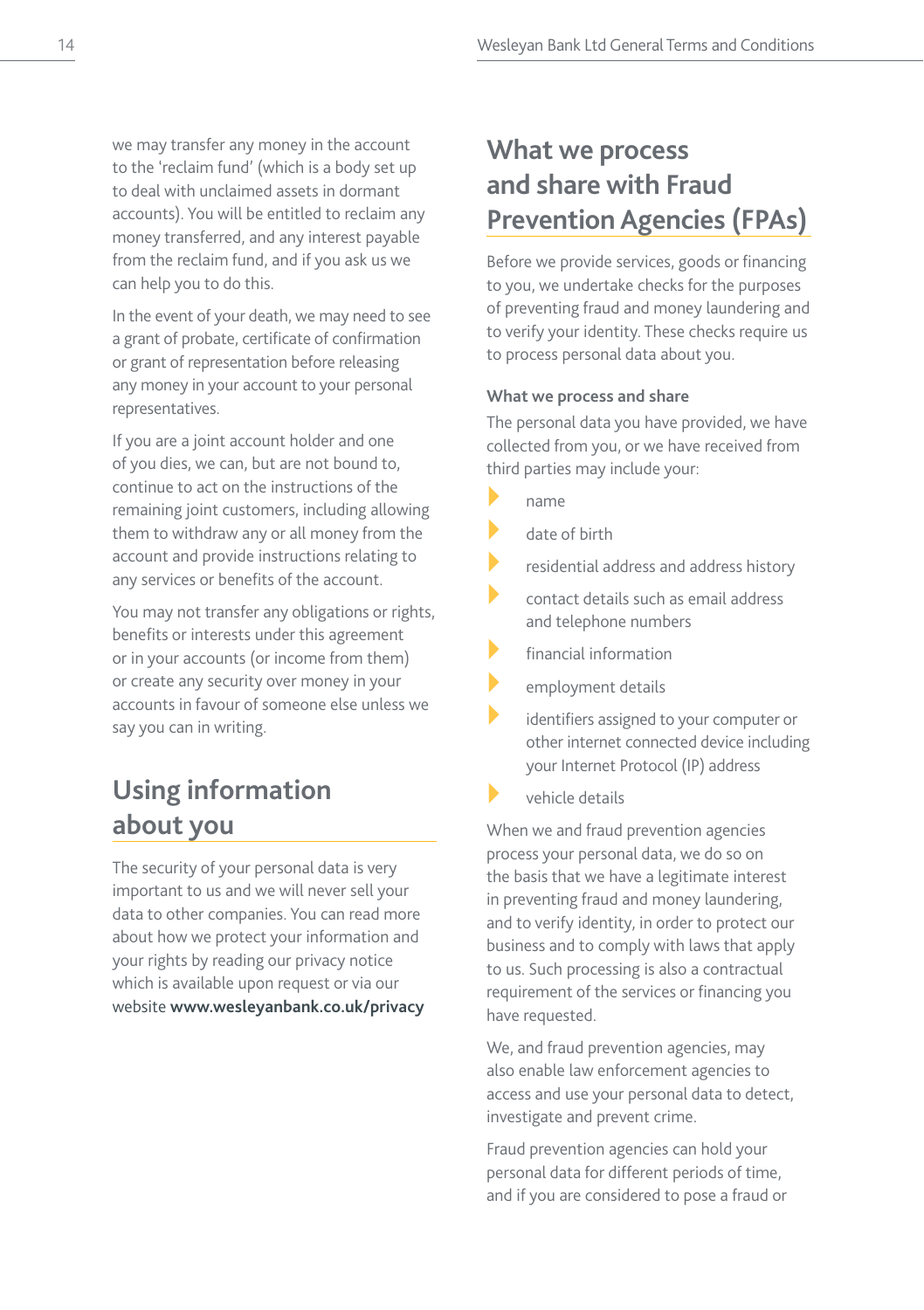money laundering risk, your data can be held for up to six years.

#### **Automated decisions**

As part of the processing of your personal data, decisions may be made by automated means. This means we may automatically decide that you pose a fraud or money laundering risk if:

- **If** our processing reveals your behaviour to be consistent with that of known fraudsters or money launderers; or is inconsistent with your previous submissions; or
- **X** you appear to have deliberately hidden your true identity

You have rights in relation to automated decision making: if you want to know more please contact us using the details above.

#### **Consequences of processing**

If we, or a fraud prevention agency, determine that you pose a fraud or money laundering risk, we may refuse to provide the services and financing you have requested, or to employ you, or we may stop providing existing services to you.

A record of any fraud or money laundering risk will be retained by the fraud prevention agencies, and may result in others refusing to provide services, financing or employment to you. If you have any questions about this, please contact us on the details above.

#### **Data transfers**

Whenever fraud prevention agencies transfer your personal data outside of the European Economic Area, they impose contractual obligations on the recipients of that data to protect your personal data to the standard required in the European Economic Area. They may also require the recipient to subscribe to 'international frameworks' intended to enable secure data sharing.

#### **Your rights**

Your personal data is protected by legal rights, which include your rights to:

- object to our processing of your personal data
- request that your personal data is erased or corrected
- request access to your personal data

For more information or to exercise your data protection rights, please contact us using the contact details above.

If you are unhappy about how your personal data has been used, please refer to our Information Commissioner's Office ico.org.uk, which regulates the processing of personal data.

### **Money laundering**

Like other financial organisations, we are legally obliged to collect and record information confirming customer identity and report details of suspicious transactions to NCA (National Crime Agency).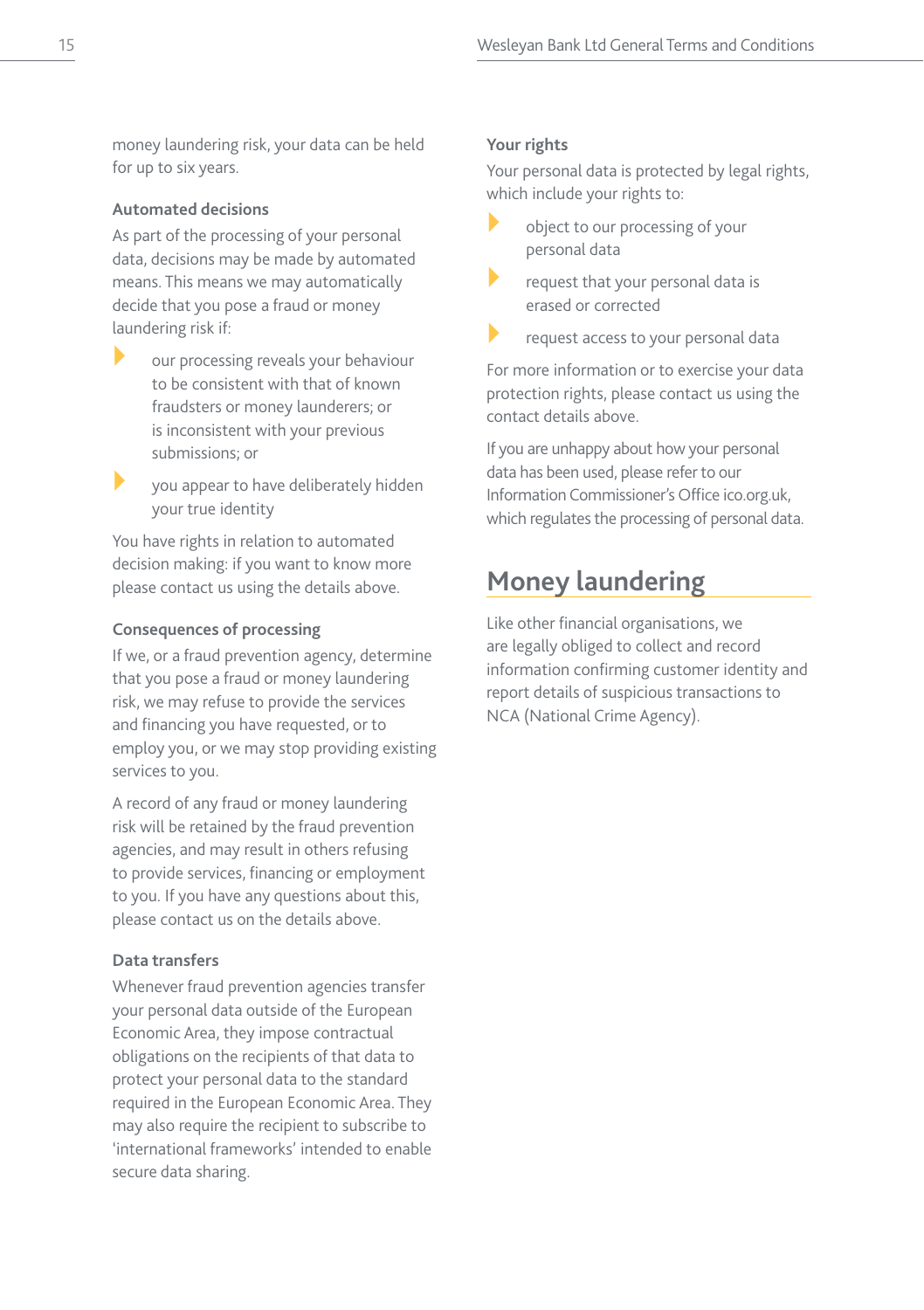## **Changes to these conditions and the additional conditions**

We can change the conditions (including the additional conditions) applicable to your account as set out below.

We will not change a fixed rate on your account or any other condition, if we have agreed to fix it, for the time we have agreed to keep it fixed.

Rates on 'tracker accounts' change automatically. A 'tracker account' is an account where the interest rate tracks a 'reference rate'. This is a rate which is not set by us but is publicly available so that you can find out what it is and check it independently. The Bank of England base rate is an example of a reference interest rate. We will tell you in the additional terms and conditions covering a tracker account when we will apply the new rate after the reference rate has changed.

We can change interest rates on an account which does not track a reference interest rate ('managed rates') to respond proportionately to actual or reasonably expected changes in regulatory requirements affecting us, or the costs of running our accounts, including changes in our funding costs (for example, changes to the Bank of England base rate).

We may also make changes to managed rates on your account, for a valid reason not stated in this condition. Where we do make a change for any valid reason we will do so in a reasonable and proportionate manner.

Such changes may be made without advance notice if the change is favourable to you. In these circumstances we will make the new rate available on our website and through telephone banking within three working days of the change. We will tell you about the change personally within thirty days.

We will give you at least 14 days' advance

personal notice of other changes to a managed rate.

If we provide a new service or facility in connection with your account, we may introduce a new charge for providing you with that service or facility.

We may change our charges to respond proportionately to actual or reasonably expected changes in regulatory requirements affecting us, or the costs we incur in carrying out the activity for which the charge is or will be made. We may also change our charges for a valid reason not stated in this condition. Where we do make a change for any valid reason we will do so in a reasonable and proportionate manner.

We may upgrade your account or enhance the services we provide you if we reasonably consider this is to your advantage and there is no increased cost to you.

We may also change any of the other terms of this agreement for any of the following reasons: where we reasonably consider that the change would make the terms easier to understand or fairer to you; or the change would not be to your disadvantage; or to cover: the improvement of any service or facility we supply in connection with the account; the introduction of a new service or facility; the replacement of an existing service or facility with a new one; or the withdrawal of a service or facility which has become obsolete, or has ceased to be widely used, or has not been used by you at any time in the previous year; or to enable us to make reasonable changes to the way we look after your accounts as a result of changes in: the banking or financial system; technology; or the systems we use to run our banking business; or as a result of a regulatory requirement (or where we reasonably expect that there will be a change in a regulatory requirement).

As long as you are able to end the agreement without charge (or we agree to waive any charge that would otherwise apply), we may change any of the terms of this agreement for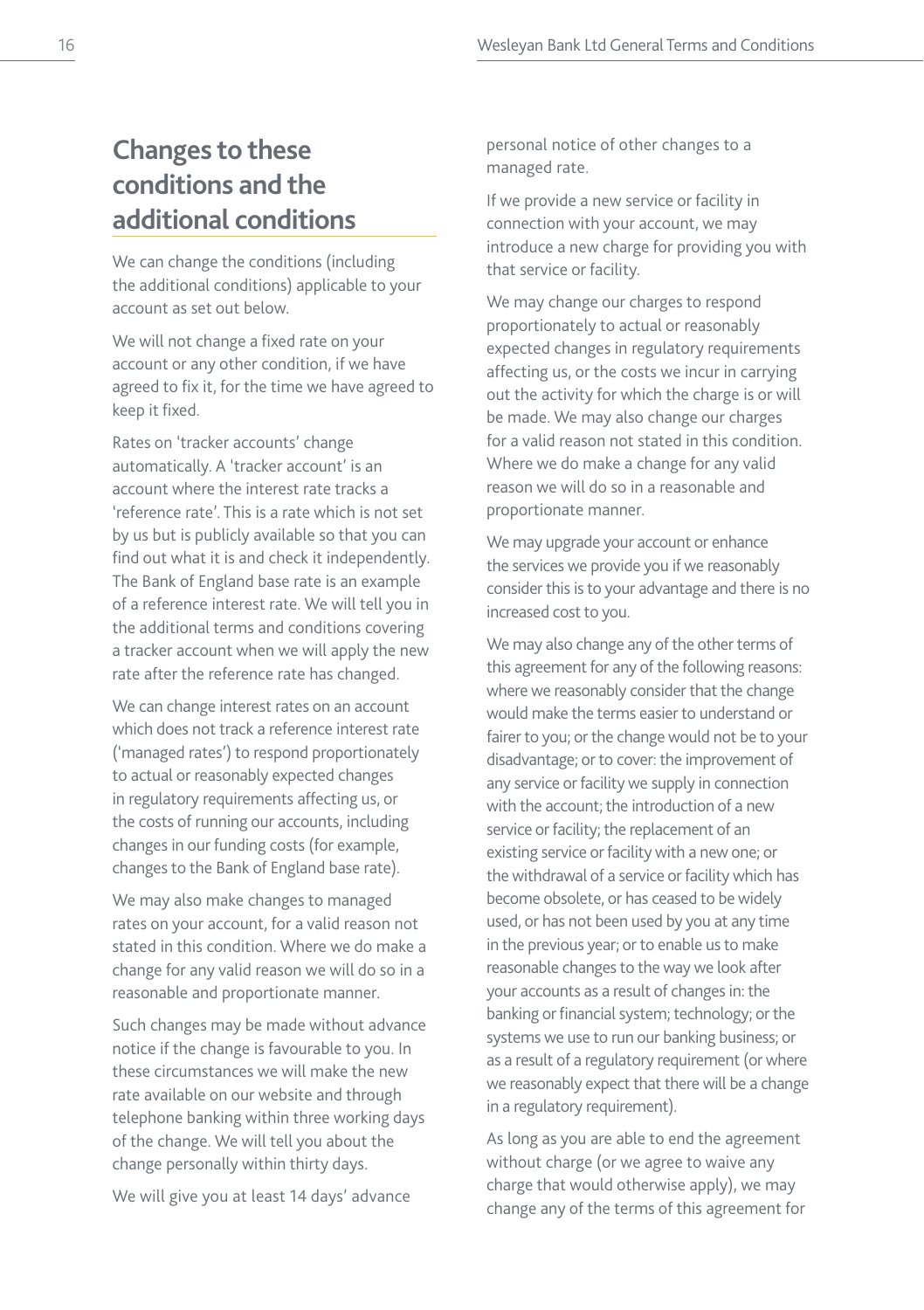any valid reason not stated in this condition.

We will give you at least two months' personal notice of all changes, except the changes to interest rates which we can make without notice as set out above. When we tell you about a change we will tell you the date it comes into effect. As long as the notice of a change is given to you at the most recent address we have for you, you will be treated as accepting the change on that date unless, before then, you tell us that you want to terminate your agreement with us and not accept the change. We will not make any termination charge if you terminate your agreement in this case.

Some of the terms of this agreement reflect our understanding of regulatory requirements that will not have been published when this document is printed. If we find that any term is inconsistent with a regulatory requirement which is published after this document is printed, we will not rely on that term but will treat it as if it did reflect the relevant regulatory requirement. If we need to make operational changes before we can fully comply with the new regulatory requirement, we will make those changes as soon as reasonably practicable. We will update our terms and conditions to reflect the new regulatory requirement when they are next reprinted.

### **Our liability**

We will ensure that any person to whom we delegate any of the functions or responsibilities under these Terms and Conditions is competent to carry out those functions and responsibilities.

If we cannot provide any of our services or facilities to you, or there is a delay in acting on your instructions, because of an event or circumstance beyond our reasonable control (for example, equipment, software or communication failure or a power cut or a delay in the supply of services to us by a third party), we will not be liable to you for any loss or expense which you may suffer as a consequence.

Nothing in this agreement will exclude or limit any liability we have as a result of acting fraudulently or with extreme carelessness or any duty or liability we may have to you under applicable law or any liability that cannot lawfully be excluded.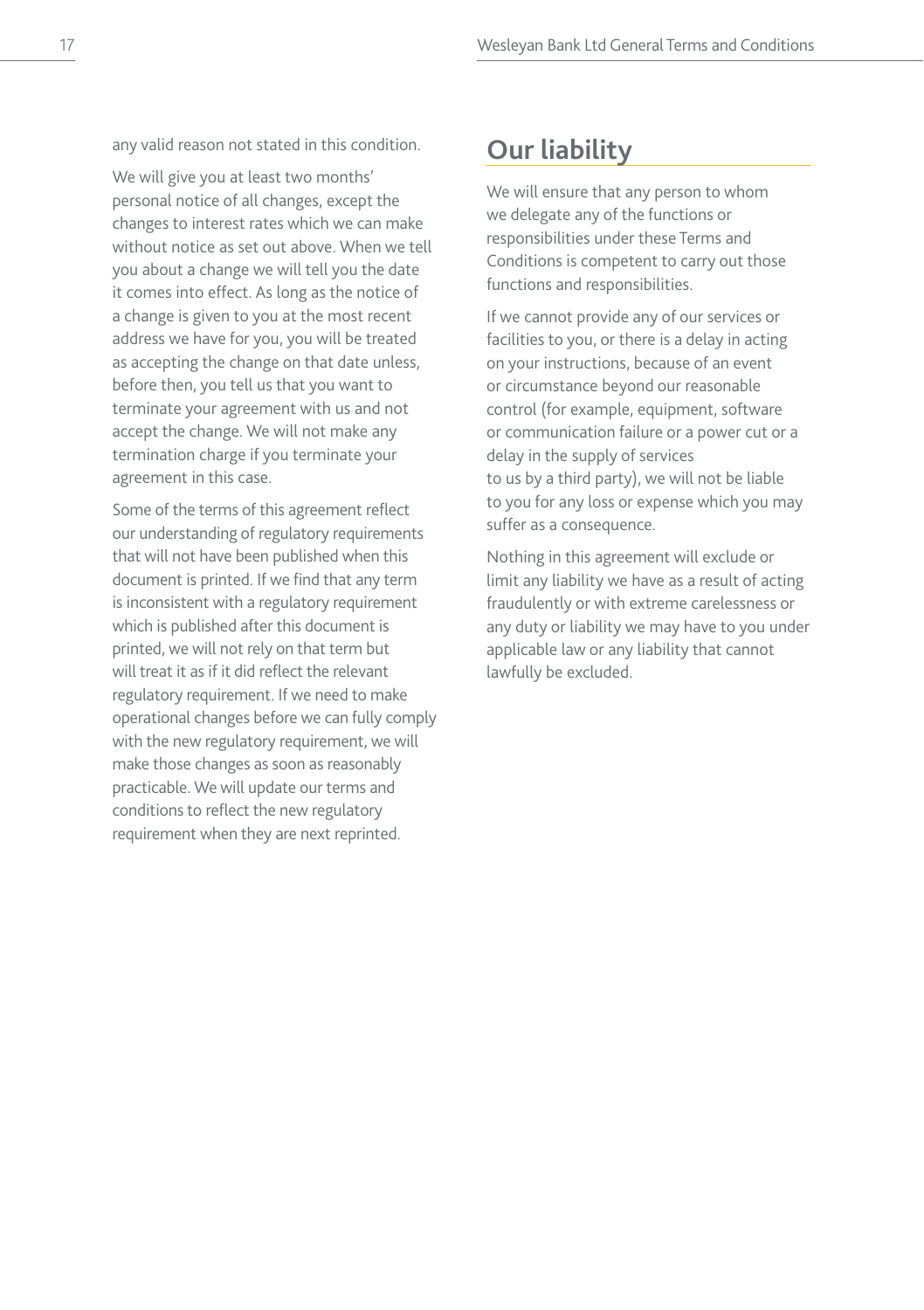### **Complaints**

We undertake to provide the highest standard of service, whilst acting responsibly at all times.

If, however, in the unlikely event that you do have a complaint regarding the service we provide on your account, please telephone our Customer Helpline on 0800 358 1122. A leaflet detailing how we deal with complaints is available on request. Where possible we will resolve the issue on the same day.

Alternatively, you can write to us addressing your letter to:

Complaints, Wesleyan Bank Ltd, PO Box 3420, Colmore Circus, Birmingham B4 6AE.

Complaints in writing will be acknowledged within five working days of receipt. You will receive a letter within four weeks either resolving your complaint or explaining the progress made. If you believe the response to your problem is unsatisfactory, you may write to the Banking Manager, Wesleyan Bank Ltd at the above address.

If you are still not satisfied with our response, you may wish to take your complaint to the Financial Ombudsman Service. In order to contact the Financial Ombudsman Service, you should write to them at: South Quay Plaza, 183 Marsh Wall, London E14 9SR, telephone them on 0800 023 4567, by e-mail to complaint.info@ financial-ombudsman.org.uk or look at their website www.financial-ombudsman.org.uk. The Financial Ombudsman Service is an organisation set up by law to give consumers a free and independent service for resolving disputes with financial firms. Details of those who are eligible complainants can be obtained from the Financial Ombudsman Service.

#### **Financial Services Compensation Scheme**

Wesleyan Bank Ltd are covered by the Financial Services Compensation Scheme (FSCS). The FSCS can pay compensation to depositors if a bank is unable to meet its financial obligations. Most depositors

– including most individuals and small businesses – are covered by the scheme.

In respect of deposits, an eligible depositor is entitled to claim up to £85,000.

For joint accounts each account holder is treated as having a claim in respect of their share so, for a joint account held by two eligible depositors, the maximum amount that could be claimed would be £85,000 each (making a total of £170,000). The £85,000 limit relates to the combined amount in all the eligible depositor's accounts with the bank, including their share of any joint account, and not to each separate account.

For further information about the compensation provided by the FSCS, (including the amounts covered and eligibility to claim) please call us on 0800 358 1122, refer to the FSCS website www.FSCS.org. uk or call 0800 678 1100. Please note only compensation related queries should be directed to the FSCS.